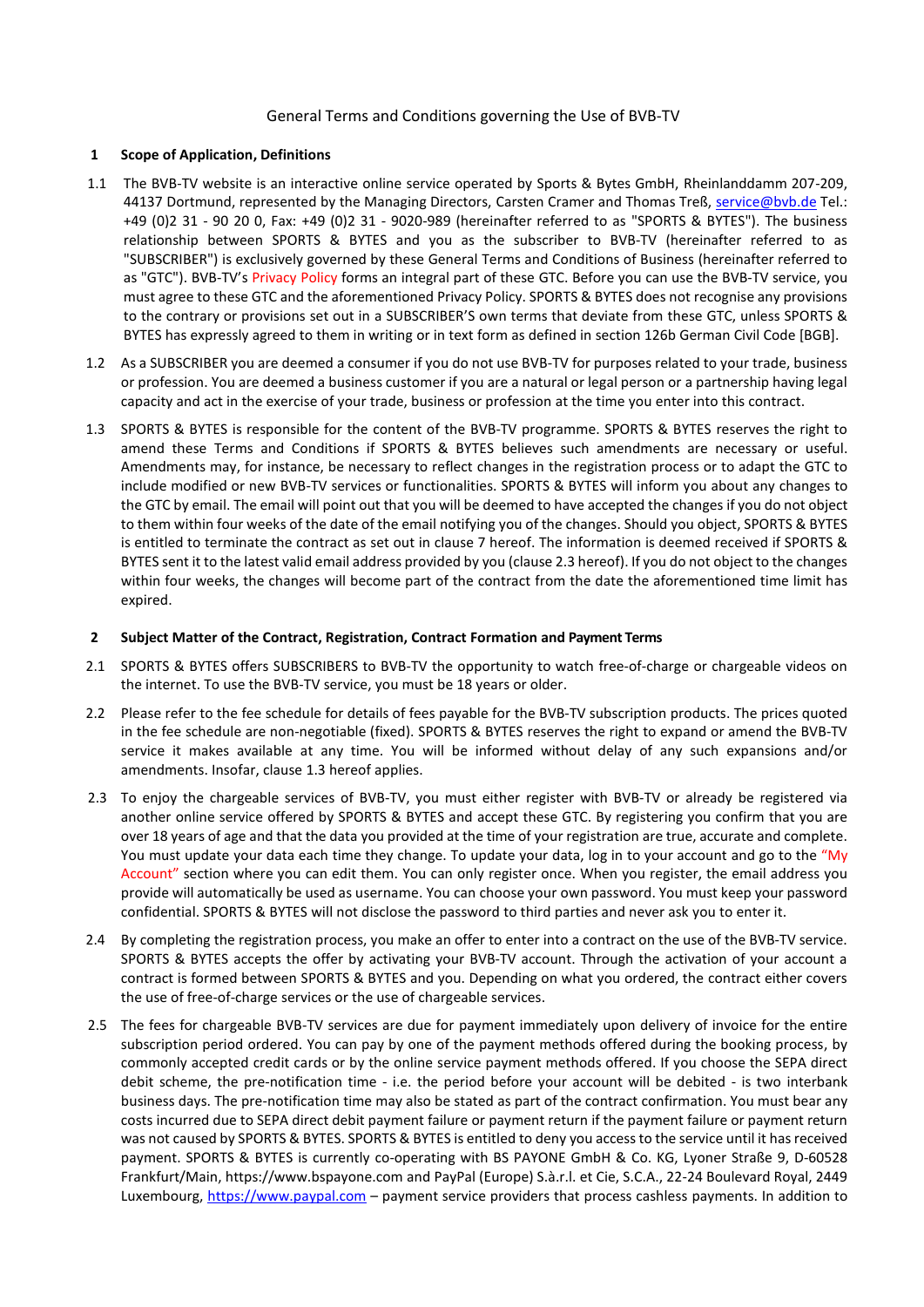these GTC and our Privacy Policy, the GTC and privacy policy (available on the above-mentioned website of the respective co-operation partner) of the respective co-operation partner that also is your contractual partner with regard to payments apply to the payment process. Any queries you may have regarding payment processes should be directed to our co-operation partners mentioned above.

2.6 BVB-TV is an internet-based service, and you will require access to the internet to access the service. You are responsible for all fees in connection with such access. Please refer to the contract between you and your internet access provider.

# **3 Right to cancel**

# **Start of the legal information on your right to cancel the contract**

## 3.1 Right to cancel the contract

You have the right to withdraw from the contract during a period of fourteen days from the day on which you entered into the contract (cooling-off period) without giving any reason.

To cancel the contract, you must inform

Sports & Bytes GmbH, Rheinlanddamm 207-209, 44137 Dortmund

Telefax: +49 (0)231/ 9020-989

Telephone: +49 (0)231 - 90 20 0

Email: [service@bvb.de.](mailto:service@bvb.de)

of your decision to withdraw from this contract in writing, clearly stating that you wish to cancel the order (e.g. by sending a letter by post, telefax or email). You may, but do not have to, use the model cancellation form below (last page of these GTC).

To meet the cancellation deadline, it is sufficient to send your cancellation notice before the cooling-off period has ended.

### Legal effects of cancellation

If you cancel this contract, we are obligated to refund you without undue delay, latest however within fourteen days from the date we received your notice that you wish to withdraw from this contract, any payment that we have received from you, including any supply charges (except for any additional costs incurred because you chose a kind of supply that cost more than the standard kind of supply offered). To refund you, we will use the same means of payment that you chose in the initial transaction unless expressly agreed otherwise with you. We will not charge you any fees in respect of the refund.

# **End of the legal information on your right to cancel the contract**

# 3.2 Other information, lapse of the withdrawal right

If you are a consumer, your right to cancel the contract for the supply of digital content which is not supplied on a tangible medium lapses if SPORTS & BYTES has already activated your subscription after you have

- 1. explicitly agreed to receiving the benefits of the subscription you purchased before the cooling-off period has ended and
- 2. confirmed that you know that by agreeing to have your subscription activated immediately, you have waived your right to cancel the order.

# **4 SUBSCRIBER Obligations**

- 4.1 You can only register once. You must keep your password confidential and secure. If you have forgotten your password, you will upon request be sent a temporary link, via which you can enter a new password. The link will be sent to the email address you provided. You can get to the "I forgot my password" function at www.bvb.de within the "Login" section.
- 4.2 Your right to use the BVB-TV service is personal to you and may not be transferred to or shared with anyone else. You must inform SPORTS & BYTES without delay if you suspect that a third party got hold of your access data and/or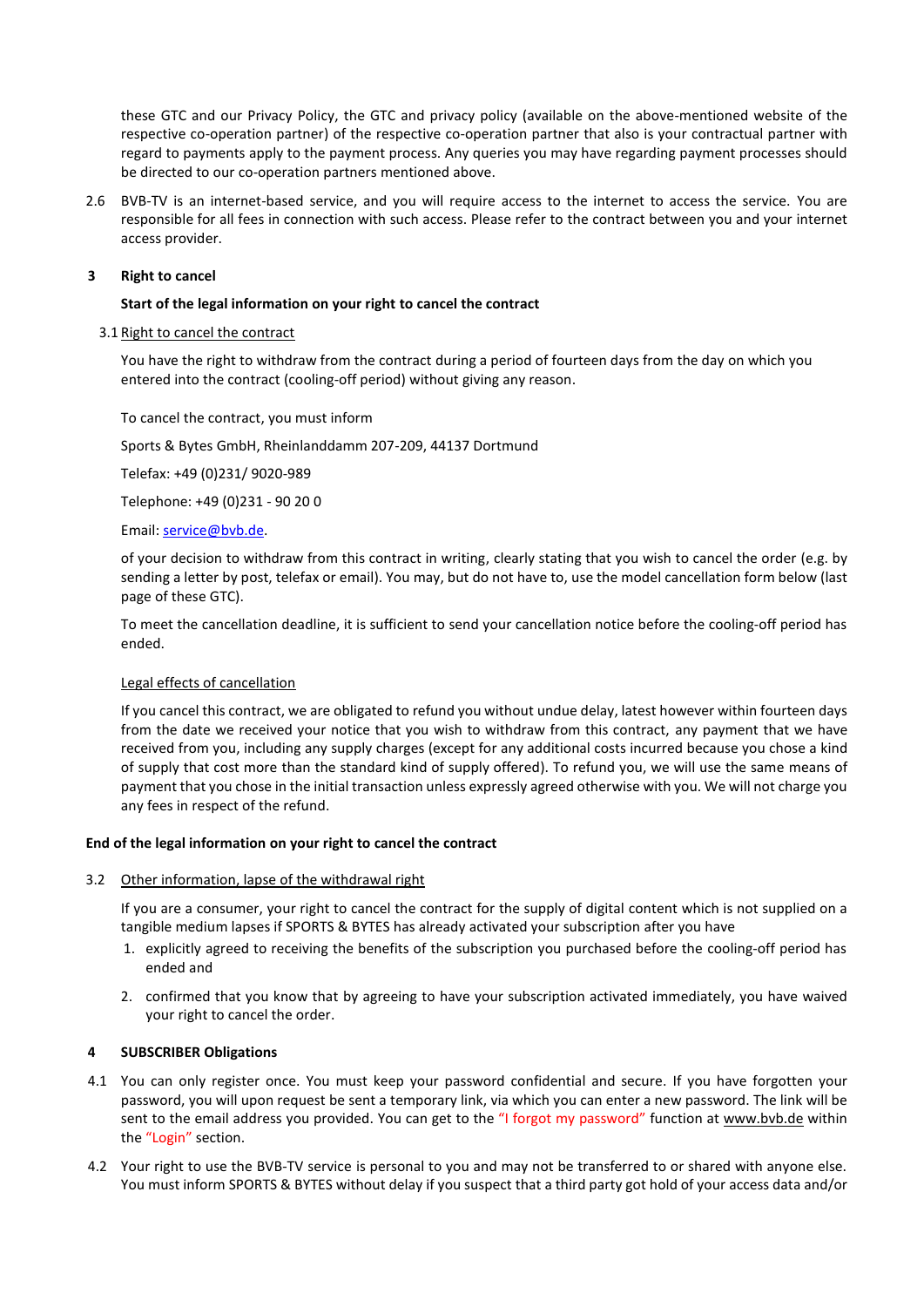is using your BVB-TV account without authorisation. You will be held liable for any damage caused by negligent or wilful conduct on your part that resulted in the disclosure of your password and access data to third parties.

- 4.3 You must inform SPORTS & BYTES without delay of any changes to the data you provided during the registration process and update your data accordingly within the "Settings" section after you logged in to your account.
- 4.4 You may only use BVB-TV for private purposes. Using the service for commercial purposes is prohibited.
- 4.5 You undertake to omit any act that impairs or may impair the functionality of BVB-TV (e.g. through software or other scripts). The foregoing in particular applies to the use of robot, spider or offline reader software that automatically generates user requests via the internet.
- 4.6 SPORTS & BYTES holds any and all rights to the BVB-TV service, including the exclusive right to trademarks, names and patents, copyrights, licence rights and/or other rights. You must not record any of the services or parts of them – including still images – or have them recorded. You are furthermore not permitted to copy, modify, disassemble, decompile and/or edit BVB-TV software or sell, assign, license and/or transfer or rely on - in whole or in part - any rights to the software. You will be held liable for the damage caused by any infringement of the prohibitions mentioned above, in particular infringements of the exploitation rights to the services held by SPORTS & BYTES or third parties.

### **5 Availability of BVB-TV, Exclusion of Warranty, System Requirements**

- 5.1 SPORTS & BYTES makes every effort to ensure the constant availability of BVB-TV and keep up with the latest technological advances. However, you acknowledge that
	- due to the nature of the internet it is not technically possible to guarantee that the BVB-TV service will always be available or uninterrupted. Site maintenance, security reasons or capacity issues as well as events which SPORTS & BYTES has no control over (e.g. failure of public communications networks, power outages, etc.) may cause short interruptions or lead to the temporary suspension of BVB-TV services or parts of them, and
	- the form and nature of the free-of-charge BVB-TV services or parts of them may change from time to time or SPORTS & BYTES may, in its sole discretion, discontinue the services or parts of them without prior notice.
- 5.2 SPORTS & BYTES reserves the right to expand or amend the services at any time or make necessary improvements to them while ensuring that this will not adversely affect the supply of the services agreed upon. You will be informed about any such measures on the BVB-TV website and/or at [www.bvb.de.](http://www.bvb.de/)
- 5.3 You are responsible for ensuring that your device complies with the following minimum system requirements needed to receive fault-free BVB-TV service:

Browser: Internet Explorer 9+ / Firefox 3.6+ / Safari 4+ / Chrome 10+

JavaScript: activated in Internet Explorer and Firefox (optional for Safari)

Internet speed: 2Mbit/s (DSL 2000), no other downstream activities must be active

# **6 Liability of SPORTS & BYTES**

- 6.1 You cannot claim any damages from SPORTS & BYTES. That does not include liability for injury to life, body or health as well as liability under the German Product Liability Act [Produkthaftungsgesetz] or liability for breach of material contractual obligations [Kardinalpflichten] as well as liability for other damage caused by wilful or grossly negligent breach of duty on the part of SPORTS & BYTES. Material contractual obligations are obligations that are material for the purpose of the contract performance, which the contractual partner relies on and may regularly rely on to be complied with.
- 6.2 In the event of a breach of material contractual obligations the liability of SPORTS & BYTES is limited to the damage that is a foreseeable result of its breach or its slight negligence and typical of the type of contract, unless you hold SPORTS & BYTES liable for injury to life, body or health.
- 6.3 Insofar as the liability of SPORTS & BYTES is excluded and/or limited, the above also applies to the personal liability of the salaried employees, hourly workers, associates, representatives and vicarious agents of SPORTS &BYTES.
- 6.4 Claims for damages become statute-barred after a period of 12 months unless they are based on tort. With regard to claims for liability for injury to life, body or health as well as claims for liability for other damage caused by wilful or grossly negligent breach of duty on the part of SPORTS & BYTES the statutory limitation periods apply. The provisions of the German Product Liability Act remain unaffected.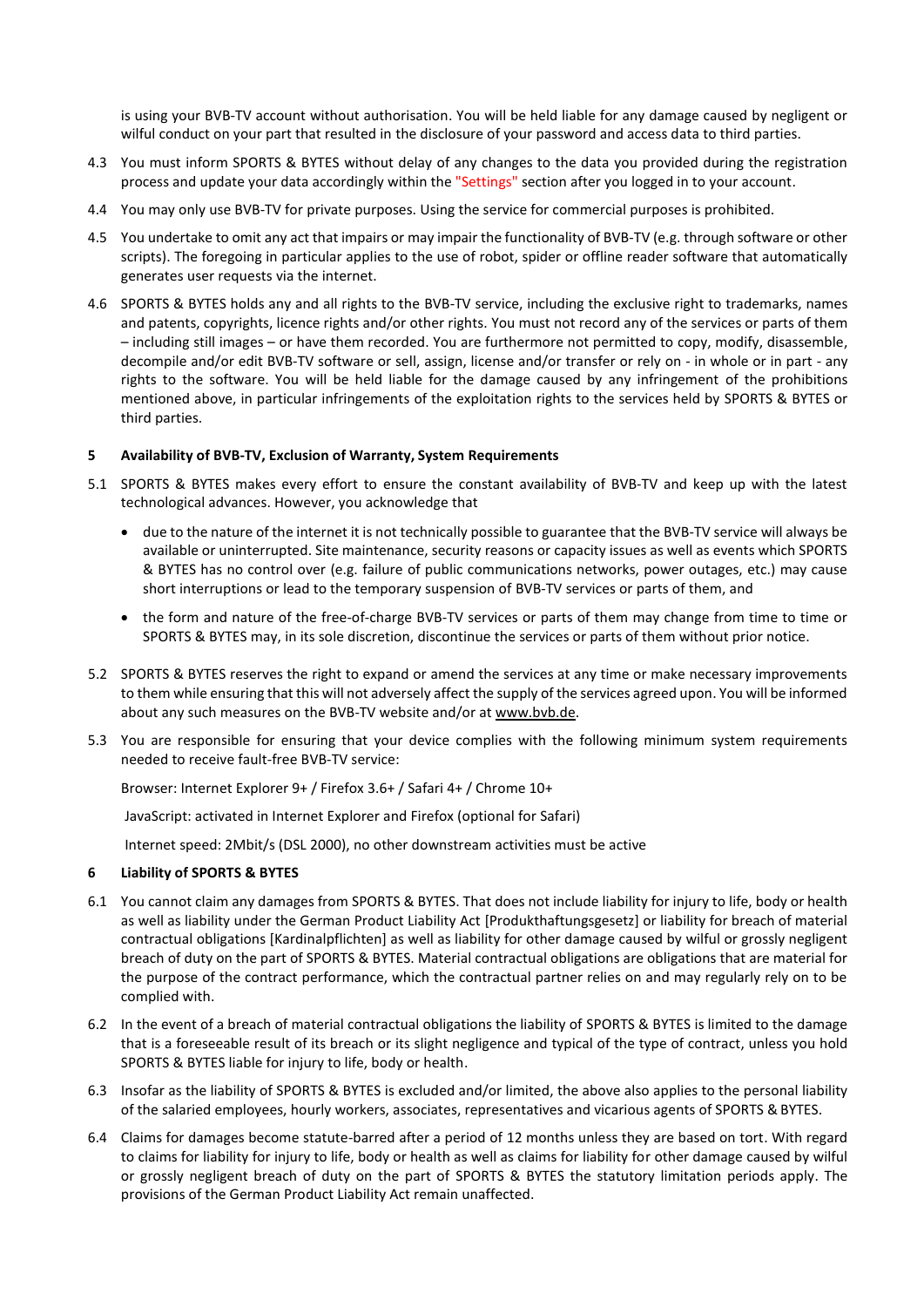### **7 Term, Termination by Notice, Blocking and Termination of the Contract**

- 7.1 The contract governing the use of free-of-charge BVB-TV services becomes effective on the date your account is activated and is valid for an indefinite period of time. You can terminate the contract governing the use of free-ofcharge BVB-TV services at any time by clicking the "Cancel [Subscription]" button within the "Manage Subscription" section. You do not need to observe any notice period or give any reason for the termination. SPORTS & BYTES can terminate such contract by giving 14 days' notice prior to the end of the contract term without giving any reason.
- 7.2 The contract governing the use of chargeable BVB-TV services becomes effective on the date your account is activated and ends with the expiry of the last day of the chargeable BVB-TV services subscription period specified when you completed your order. After that the contract will automatically renew at the end of that period for a further equivalent period unless you or SPORTS & BYTES terminate/s the contract to the end of the last day of your subscription period. You can partially terminate the service so that you can continue to use the free-of-charge BVB-TV services. In order for the partial termination of the chargeable BVB-TV services to be effective, you must clearly state that in future you wish to use the free-of-charge BVB-TV services only while maintaining your existing registration. If you do not explicitly mention that, the provisions of clause 7.6 hereof apply.
- 7.3 The right to termination for cause remains unaffected by the above. SPORTS & BYTES may immediately terminate this contract if you
	- infringe statutory regulations;
	- do not meet your contractual payment obligations despite having been sent a reminder setting a "pay by" date, whereby SPORTS & BYTES is not obligated to send a reminder/set a deadline if the statutory provisions do not provide for it;
	- commit a material breach of these GTC and fail to remedy the breach within a reasonable time of a written notice to do so, whereby SPORTS & BYTES is not obligated to send a reminder/set a deadline if the statutory provisions do not provide for it.
- 7.4 To terminate this contract, notice must be given in writing or in text form. In other respects, the following must be complied with:
	- You can terminate this contract by sending an email to [service@bvb.de](mailto:service@bvb.de) or a letter by post to Sports & Bytes GmbH, c/o BVB-Serviceteam, Rheinlanddamm 207-209, 44137 Dortmund or a fax to +49 (0) 231 / 9020-989, stating the username and the email address you last used in connection with your BVB-TV subscription;
	- SPORTS & BYTES can terminate this contract by sending an email to the email address you last used in connection with your BVB-TV subscription or a letter to the latest address provided.
- 7.5 Notwithstanding the right to termination by notice, SPORTS & BYTES is entitled to claim damages for a compelling reason.
- 7.6 On the expiry of the contract your BVB-TV account and any personal information will be erased as set out in the statutory provisions.

# **8 Data Protection**

- 8.1 SPORTS & BYTES collects, processes and uses your personal information provided under the contractual relationship with you in compliance with the laws and regulations in force, in particular the General Data Protection Regulation (GDPR) and the German Telemedia Act [Telemediengesetz].
- 8.2 More information is available in the Privacy Policy of BVB-TV, which forms part of these GTC.

# **9 Terms and Conditions for BVB-TV Gift Cards/e-Gift Cards/Vouchers**

### **Redemption**

9.1 Gift cards/e-gift cards/vouchers for a BVB-TV video platform subscription can only be redeemed at www.bvbtv.de. They cannot be redeemed on other Borussia Dortmund websites such as, e.g. www.bvb.de, or at the online shop of Borussia Dortmund at [www.bvb.de/shop.](http://www.bvb.de/shop)

To redeem gift cards/e-gift cards/vouchers, you must use the subscription purchase form at www.bvbtv.de.

BVB-TV gift cards/e-gift cards/vouchers can only be redeemed once. You cannot combine them with other gift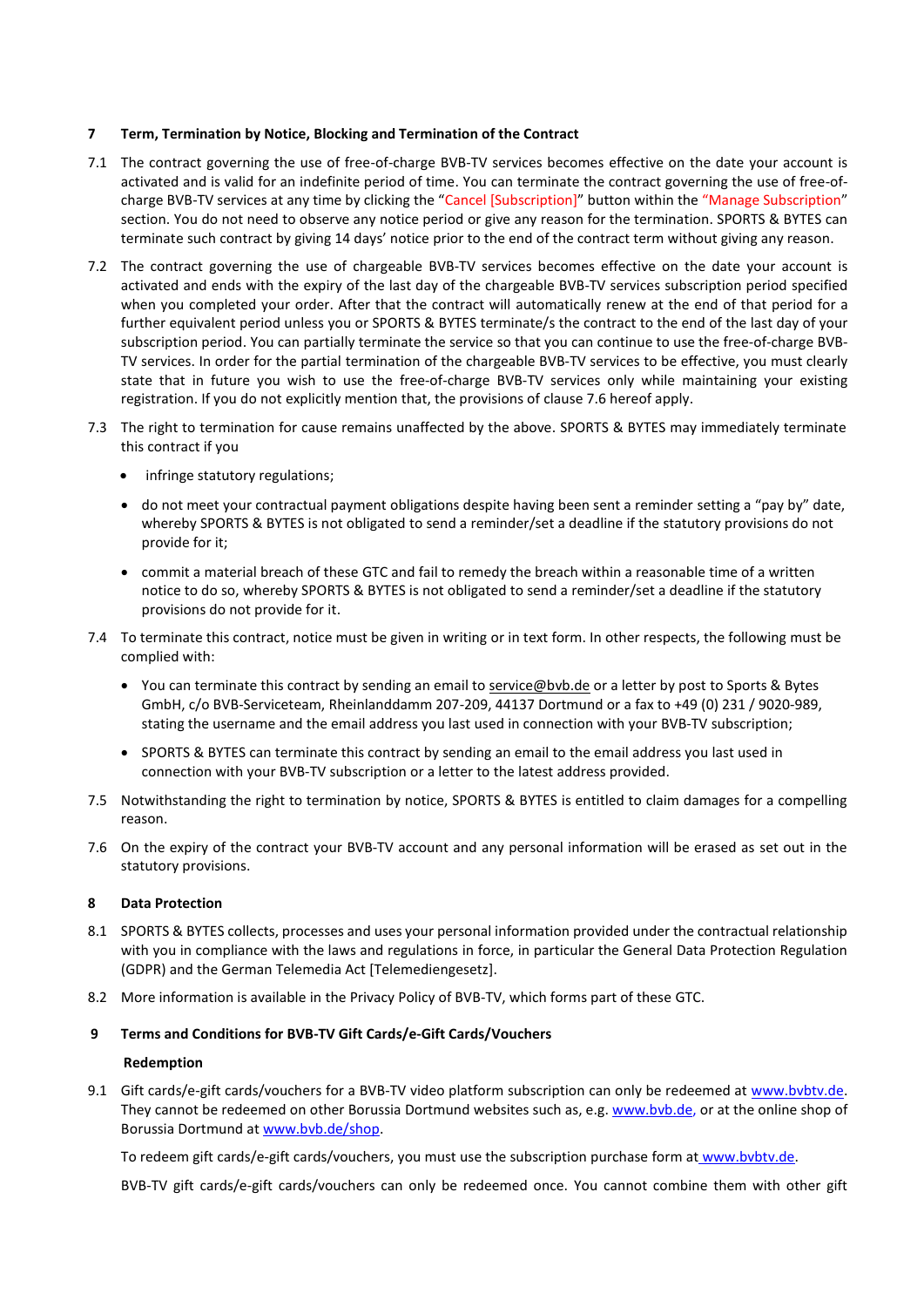cards/e-gift cards/vouchers and you cannot use them for active subscriptions (or parts of them). Subscription gift cards/e-gift cards/vouchers can only be redeemed after a subscription period has ended (including subscriptions bought with cards/e-gift cards/vouchers).

### **General Information**

9.2 The redemption of BVB-TV gift cards/e-gift cards/vouchers is governed by the General Terms and Conditions of Business and the Privacy Policy applicable to the use of the BVB-TV service, which are available at [www.bvbtv.de.](http://www.bvbtv.de/)

When you order gift cards/e-gift cards/vouchers, you must enter all payment data in the order form. You cannot add any data later.

Our customer service can cancel gift card/e-gift card/voucher orders only if the gift card/e-gift card/voucher has not been redeemed yet.

### **Restrictions**

9.3 BVB-TV gift cards/e-gift cards/vouchers can only be redeemed for BVB-TV subscriptions at www.bvbtv.de.

Gift cards/e-gift cards/vouchers cannot be applied in retrospect.

Gift cards/e-gift cards/vouchers or gift card/e-gift card/voucher balances cannot be redeemed for cash, reloaded/topped up, transferred for value, offset against any outstanding amounts or transferred to another customer account. It is prohibited to resell gift cards/e-gift cards/vouchers. No interest will be paid on gift card/egift card/voucher balances.

### **Liability and Risk of Loss**

9.4 SPORTS & BYTES GmbH cannot be held liable for spelling or typing errors in the email address of the gift card/e-gift card/voucher recipient. SPORTS & BYTES GmbH will also not be liable for loss, theft, abuse or the delayed transmission (e.g. due to technical problems) of gift cards/e-gift cards/vouchers.

### **Fraud**

9.5 In the event of fraud or attempt at fraud or on suspicion of other unlawful activities in connection with gift card/egift card/voucher purchases or gift card/e-gift card/voucher redemptions SPORTS & BYTES GmbH has the right to close the respective customer account/s and/or request you to pay by another payment method. Holders of the affected gift cards/e-gift cards/vouchers are not entitled to have the subscription activated or redeem them for cash.

### **10 Contract Language, Storage of the Contract Text**

- 10.1 The language of the contract is German.
- 10.2 SPORTS & BYTES does not store the contract text. It cannot be called up again after you have completed the order process. You will be offered the option to print your order details right after sending your order.

### **11 Miscellaneous**

- 11.1 Any contracts made between SPORTS & BYTES und you are governed by the laws of the Federal Republic of Germany. The application of international private law and the UN Sales Convention is excluded. If you placed your order as a consumer and your habitual place of residence was outside of Germany at the time you placed it, the mandatory application of consumer protection regulations applicable in that country remains unaffected by the choice of law made in the first sentence of this paragraph.
- 11.2 If you are a merchant as defined in the German Commercial Code [HGB], a legal entity under public law or a legal entity of a special fund under public law, the courts at the registered business address of SPORTS & BYTES shall have exclusive jurisdiction over any dispute which may arise out of or in connection with the contract between you and SPORTS & BYTES.
- 11.3 If one or several provisions of these GTC is/are or become invalid in whole or in part, this does not affect the validity of the remaining provisions or parts of such provisions.

July 2018

Sports & Bytes GmbH

In the event of any inconsistency or conflict between the German and the English version, the German version shall prevail.